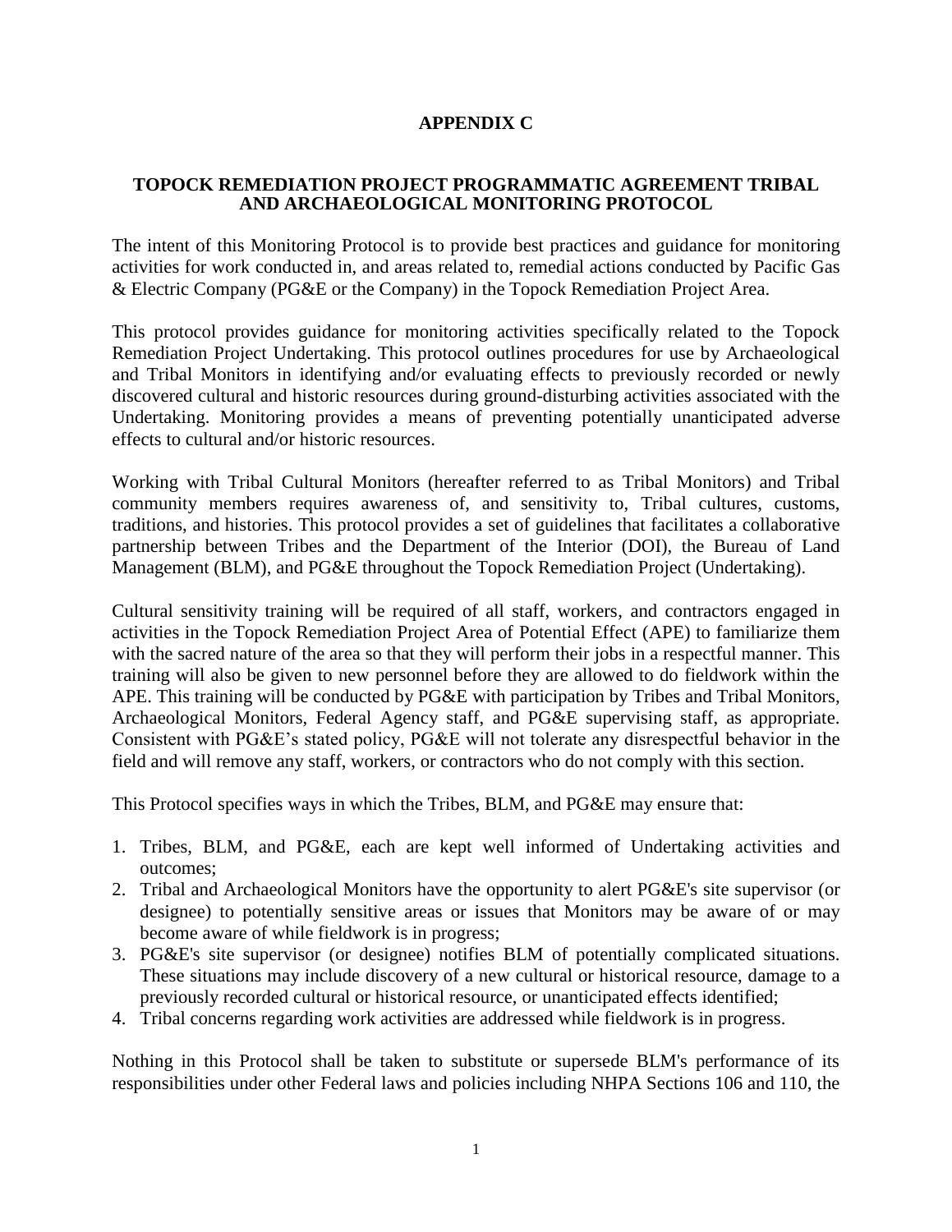American Indian Religious Freedom Act, the Religious Freedom and Restoration Act or for compliance with the terms of the PA.

# **MONITOR QUALIFICATIONS**

Qualified Tribal Monitors:

- 1. Shall be appointed by the Tribe to represent Tribal interests;
- 2. Shall have the training the Tribe deems necessary;
- 3. Must be physically capable of doing the required work.

Qualified Archaeological Monitors:

- 1. Must meet Secretary of the Interior professional qualification standards as indicated in PA Stipulation XI A.;
- 2. Must be physically capable of doing required work;
- 3. Must be able to work with Tribal Monitors and assist, where appropriate, in communicating the recommendations of such Monitors;
- 4. Will have standard field monitoring tools of the profession available onsite (including but not limited to GPS, camera, brush, trowel, notebook, etc).

#### **WORK SCHEDULE**

The Signatories and Invited Signatories to the PA understand that not all activities at the Topock Compressor Station site are undertaken as a part of the Topock Remediation Project, nor do all activities require the services of Tribal and Archaeological Monitors. Tribal and Archaeological Monitors will be provided with anticipated schedules for Topock Remediation Project work that requires monitoring as early as possible but at least three (3) business days in advance of the initiation of the identified project work, whenever possible. Recognizing that changes to the work schedule may be inevitable, any change in the work schedule will be provided to the Tribal and Archaeological Monitors as soon as possible after the change becomes part of the work schedule. If there is a question regarding need for a monitor, the questioning party shall consult the BLM Project or Field Manager who will make the final determination of need.

#### **MONITORING DUTIES AND RESPONSIBILITIES**

Prior to execution of the PA for the Undertaking, PG&E sometimes invited the Tribes to be present on site during construction to monitor and observe non-maintenance grading, trenching, or other excavation for any facilities, new roads, or other project components related to the Undertaking which may have had the potential to adversely impact cultural and historic resources. The Tribal and Archaeological Monitors shall both be invited to monitor such field work.

PG&E has found that the participation of Tribal Monitors is beneficial to both the Company and to the Tribes with whom the Company works. Tribal Monitors are encouraged to provide recommendations to the PG&E site supervisor (or designee), but may not direct or supervise work activities. Any concerns or recommendations Tribal Monitors may have during work activities are to be directed to the PG&E's site supervisor (or designee), BLM Field Manager, and the Tribes. The Tribal Monitor shall document any such recommendations and concerns as well as the extent to which the recommendations were implemented.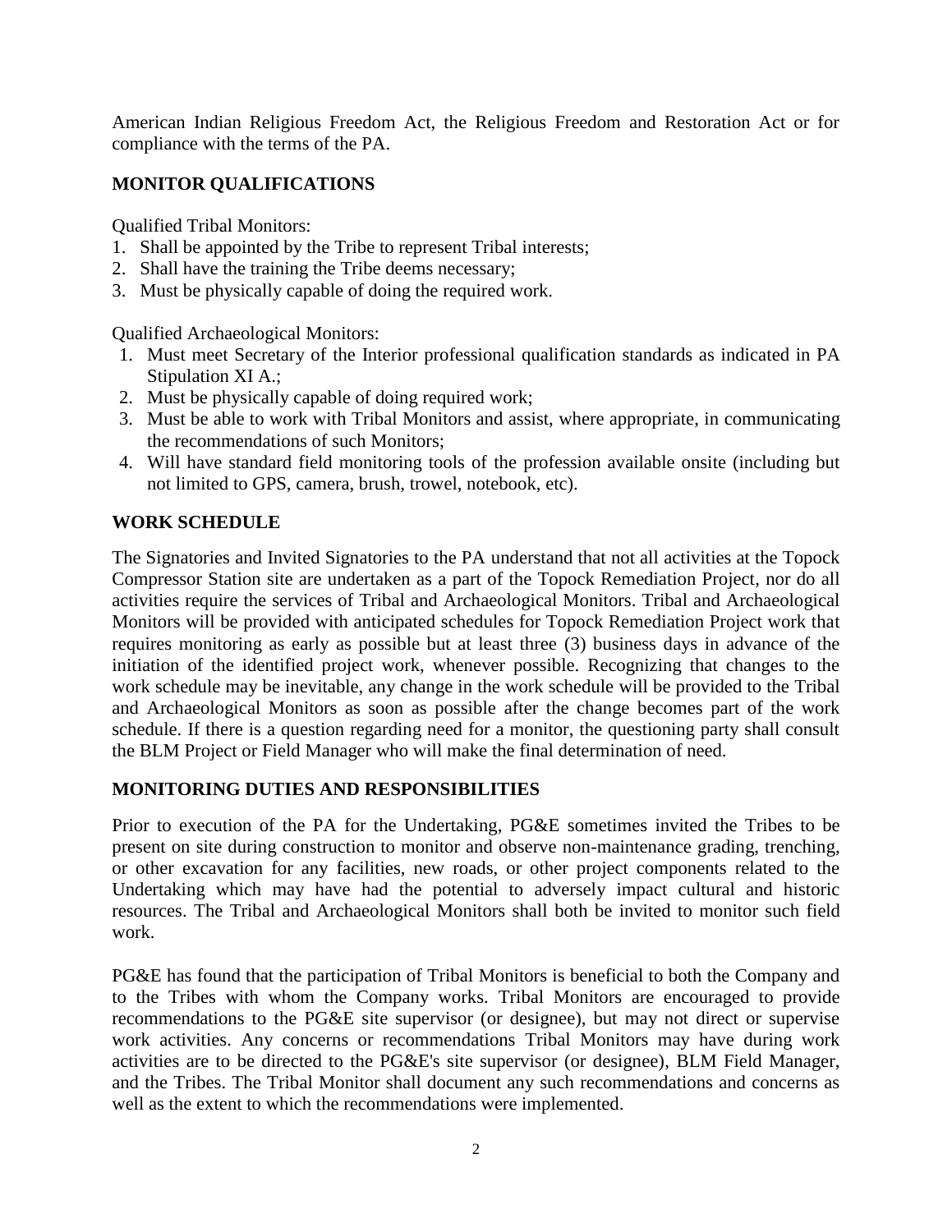The duties of Tribal Monitors include, but are not limited to:

- 1. Being on site during construction to monitor and observe grading, trenching, or other excavation for any facilities, roads, or other project components related to the Undertaking which may have the potential to adversely impact cultural and historic properties.
- 2. Alerting the Archaeological Monitor, designated PG&E site supervisor, and/or PG&E's onsite project manager (or designee) as to potentially sensitive areas or issues that the Tribal Monitor may be aware of or may become aware of during fieldwork. The designated site supervisor and/or onsite project manager (or designee) must then contact BLM's Topock Project Manager or Field Manager and provide notice of discovery or damage. Any issues regarding sensitive areas are to be resolved as specified in the Dispute Resolution clause on page 5.
- 3. Identifying and understanding the types of impacts with comparisons to baseline data and previous monitoring data while in the field.
- 4. Through observation, being aware of the magnitude and probability of further impacts.
- 5. Effectively communicating impacts affecting traditional resources, including but not limited to, cultural features in and of the landscape.
- 6. Being prepared to interpret impacts that reflect ecological, economical, political, and sociocultural consequences to Tribal norms, values, and beliefs while in the field.
- 7. Ensuring that the Tribe(s) Monitor representative is regularly updated on project progress and is aware of any issues that may arise.
- 8. Consulting with other Tribal experts and/or the Tribal Council before making recommendations, as appropriate.
- 9. When cultural items are found, the Tribal Monitor will be consulted to determine if discovered artifacts are items of cultural patrimony or may have had other traditional ceremonial or cultural uses.
- 10. Tribal Monitors may consult other Tribal experts and/or their Tribal Council before making recommendations. Final recommendations shall be offered within fifteen (15) days of the discovery and identification of objects specified in 9.

The duties of Archaeological Monitors include, but are not limited to:

- 1. Determining what types of cultural and historic resources have been previously recorded in or near areas in which work is being monitored.
- 2. Understanding how the CHPMP and its contents apply to discovery or damage situations prior to fieldwork.
- 3. Being on site during construction to monitor and observe grading, trenching, or other excavation for any facilities, roads, or other project components related to the Undertaking which may have the potential to adversely impact cultural and historic properties.
- 4. Alerting the Tribal Monitor, designated PG&E site supervisor, and/or PG&E's onsite project manager (or designee) as to potentially sensitive areas or issues that the Archaeological Monitor may be aware of or may become aware of during fieldwork. The designated site supervisor and/or project manager must then contact BLM's Topock Project Manager or Field Manager and provide notice of discovery or damage. Any issues regarding sensitive areas are to be resolved as specified in the Dispute Resolution clause on page 5.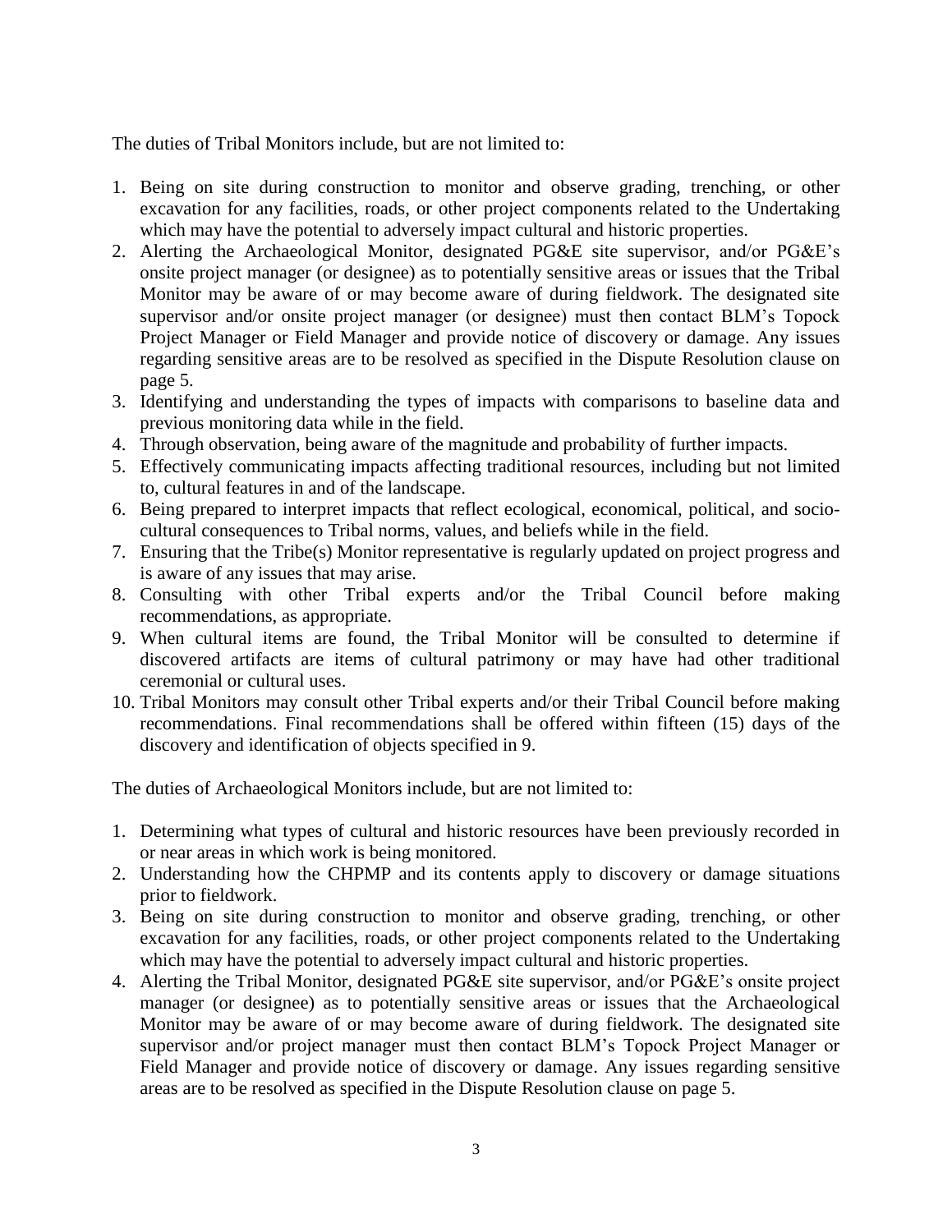- 5. Through observation, being aware of the magnitude and probability of further impacts.
- 6. Being able, during fieldwork, to identify measures which would avoid further adverse effects to cultural and historic properties.
- 7. Ensure that PG&E, the BLM, and Tribes are aware of any issues that may arise.

## **DISCOVERIES**

If the Undertaking will affect previously unidentified resources, or affect a previously recorded cultural or historical resource in a way not previously anticipated, or have greater or different effects than previously anticipated, all work having potential for adverse affect shall cease within a fifty (50)-meter radius (or a smaller or larger area if determined appropriate by the BLM, the Monitors, and PG&E in the field) of the point of discovery. The Archaeological and Tribal Monitors will work with BLM and PG&E to ensure that the PA requirements of Stipulation VII (CHPMP) and Stipulation IX (Discoveries) are met.

## **HUMAN REMAINS**

If the Undertaking affects previously unidentified human remains and/or associated funerary objects or graves, or affects such resources in a way not previously anticipated, or has greater adverse effect than previously anticipated, all work in the vicinity of the discovery shall cease. No further action will be taken until the BLM, in consultation with Tribal and Archaeological Monitors and PG&E in the field, has determined the nature of the discovery and delineated an area not to exceed fifty (50) meters from the approximate center point of the discovery (or a smaller or larger area if warranted) in which no further work is to take place until treatment of the discovery is resolved.

At such point BLM will notify all Signatories, Tribes, and Invited Signatories of the nature and general location of the discovery. The BLM will implement appropriate measures, including stabilization or covering, to protect any discovery (human remains, funerary objects, sacred objects, or objects of cultural patrimony) from further disturbance in accordance with the principles set forth in Stipulation I. Ongoing work not within fifty (50) meters (or a smaller area if determined appropriate by parties in the field) of the discovery may continue. If human remains and/or associated funerary objects compose all or part of the discovery, then BLM shall ensure the stipulations of the Plan of Action included in the CHPMP, as described in Stipulation VII (H), will be completed. Also, if human remains and/or funerary objects are encountered, all activities shall follow the procedures and direction provided in NAGPRA and California Public Resources Code sections 5097.98 and 5097.991. For Arizona, such activities shall follow the procedures and direction provided in NAGPRA and applicable state laws, including the Arizona Antiquities Act of 1927 (ARS §41-841 to 41-846), Burial Protection Law of 1990 (ARS §41- 865), and ARS §41-844 of 1990.

## **MONITORING AND REPORTING REQUIREMENTS**

Monitors shall check-in and out with the designated site supervisor and/or PG&E's site manager (or designee) each day. Each monitor shall complete a Daily Monitoring Log detailing monitoring activities. This log will provide the Tribe, BLM, and PG&E with details on the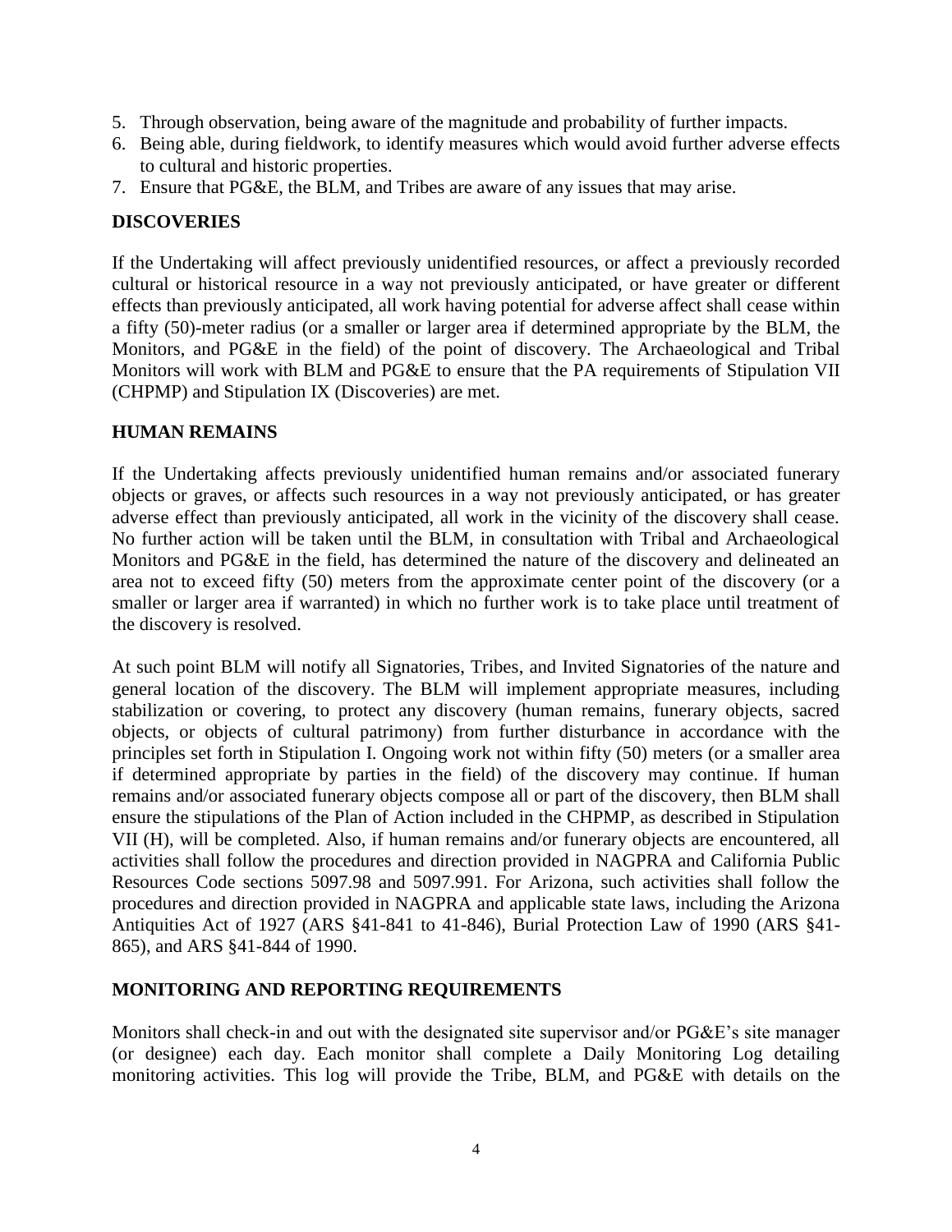activities that took place during each day, any concerns or issues, and how those concerns or issues were resolved.

The Daily Monitoring Log must be completed and signed by the monitor and the designated site supervisor and/or PG&E's onsite project manager (or designee), both, at the end of each day. PG&E will also provide copies of the Daily Monitoring Log to the BLM Topock Project Manager. This Log will provide details on the activities that took place during each day, any concerns or issues, and how those concerns or issues were resolved. In the event that the designated site supervisor and/or PG&E's onsite project manager is not available to sign the log at the end of the day, the monitor will acquire their signature(s) the next time they meet. The Daily Monitoring Log will be the property of PG&E; and the company shall fax or email a copy to the Tribe, upon request. The Tribal and Archaeological Monitors may also maintain additional monitoring notes and photos, which will be the property of the Tribes and BLM, respectively.

# **SAFETY**

Tribal and Archaeological Monitors will be required to meet with PG&E's site supervisor prior to initiating monitoring activity and will be required to obtain any applicable training required under 29 CFR 1910.120 and 40 CFR 300.150. The PG&E site supervisor will identify the safety and logistical guidelines that are appropriate for the monitoring activity. Tribal and Archaeological Monitors are invited to attend the safety meetings at the start of each workday or new work task. If the Monitors do not attend this meeting, they will be instructed about the safety concerns of the day by a PG&E representative. Tribal and Archaeological Monitors will be expected to wear all personal protective equipment specified by PG&E's site supervisor and required of other similarly situated field workers. Tribal and Archaeological Monitors will be expected to actively participate to enhance the safety of themselves and the other workers onsite by communicating with PG&E's site supervisor if any safety concerns are identified. Due to safety considerations at the Project site, Tribal and Archaeological Monitors will also be prohibited from conducting any monitoring within designated construction exclusion zones, unless otherwise authorized by PG&E. Such zones are to be clearly delineated to the Tribal and Archaeological Monitors by PG&E's site supervisor. In these situations, other efforts to provide alternative methods for accommodating Monitors including, but not limited to, high-powered binoculars, spotting scopes, or other vision enhancement tools or alternative viewing platforms will occur.

## **DISPUTE RESOLUTION**

PG&E's site supervisor (or designee) shall take into consideration all Tribal and Archaeological Monitor recommendations, subject to final approval by BLM in the event of a dispute. The Tribal and Archaeological Monitor's recommendations and the extent of their implementation will be detailed in the Tribal and Archaeological Monitor's Daily Monitoring Log and also in the PG&E's site supervisor's daily notes. If the Tribal and Archaeological Monitors' recommendations relate to either the discovery of human remains or other cultural or historical material, the Tribal and Archaeological Monitors have the responsibility to notify PG&E's site supervisor (or designee), who must then follow procedures specified in the PA Stipulation IX Discoveries. The Tribal and Archaeological Monitors and PG&E's onsite site supervisor (or designee) must then immediately contact BLM's Topock Project Manager or Field Manager.